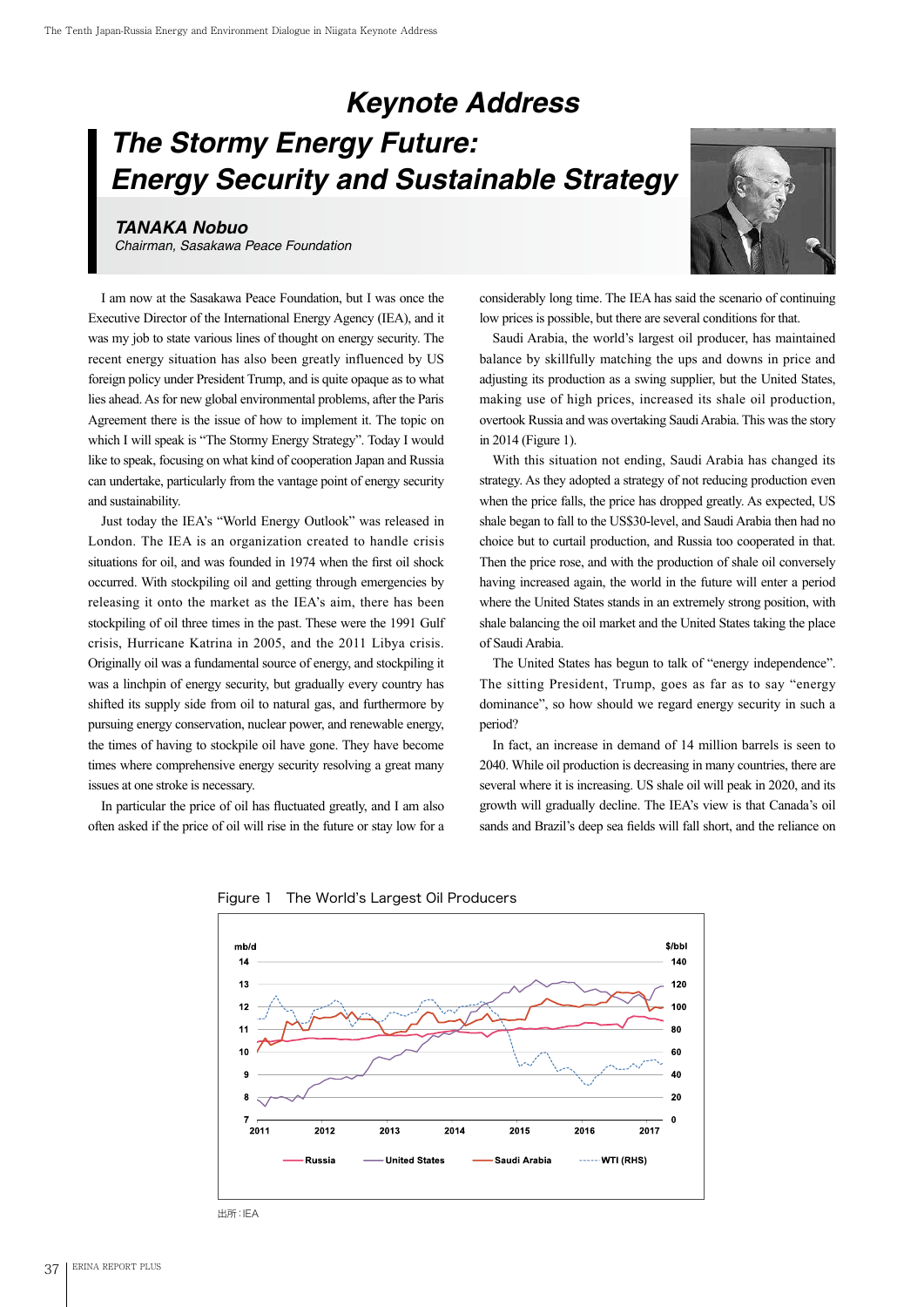

Figure 2 Instability in the Middle East Is a Major Risk to Oil Markets

出所:IEA



Figure 3 The Strategic Positioning of Oil and Gas Exporting and Importing Countries

出所:IEA

the Middle East will grow greatly (Figure 2).

When the oil price is low, the revenue of Middle Eastern countries decreases. As revenue decreases, it becomes difficult for the countries of the Middle East to spare money for public order, such as dispensing money to their citizens for the sake of national security. The Middle East will be driven to instability. Increasingly depending on such an unstable Middle East will result in a scenario of continuing low prices. While low prices are a good thing for importing nations, in fact it is best to think that there is great risk in the sense of destabilizing the Middle East.

Figure 3 shows the degree of dependence on gas imports on the vertical axis and on oil imports on the horizontal axis, and the countries importing both are in the upper right. As both Japan and the ROK have imports at 100%, their situation will not worsen. China imports 60% of its oil and 30% of its gas, and this is rising to the

upper right. India is rising more forcefully.

Japan imports 40% of its gas from ASEAN, but as ASEAN will use it up domestically in the future, it will lose its capacity to export. With the United States as one of those to buy from, the United States is moving in the opposite direction. Gas has already come to be exported, and it is held that oil will also be exportable at some future date. Renewable energy-exporting countries will be extremely important, with buying from the United States and Australia as examples.

Assuming that dependency on the Middle East is reduced because it becomes unstable, the most important country will be Russia. How stable imports of gas and oil from Russia can be achieved is a common problem for the countries in the upper right of Figure 3. On the other hand, because the United States is accomplishing energy independence, dealing with the Middle East and Russia will be a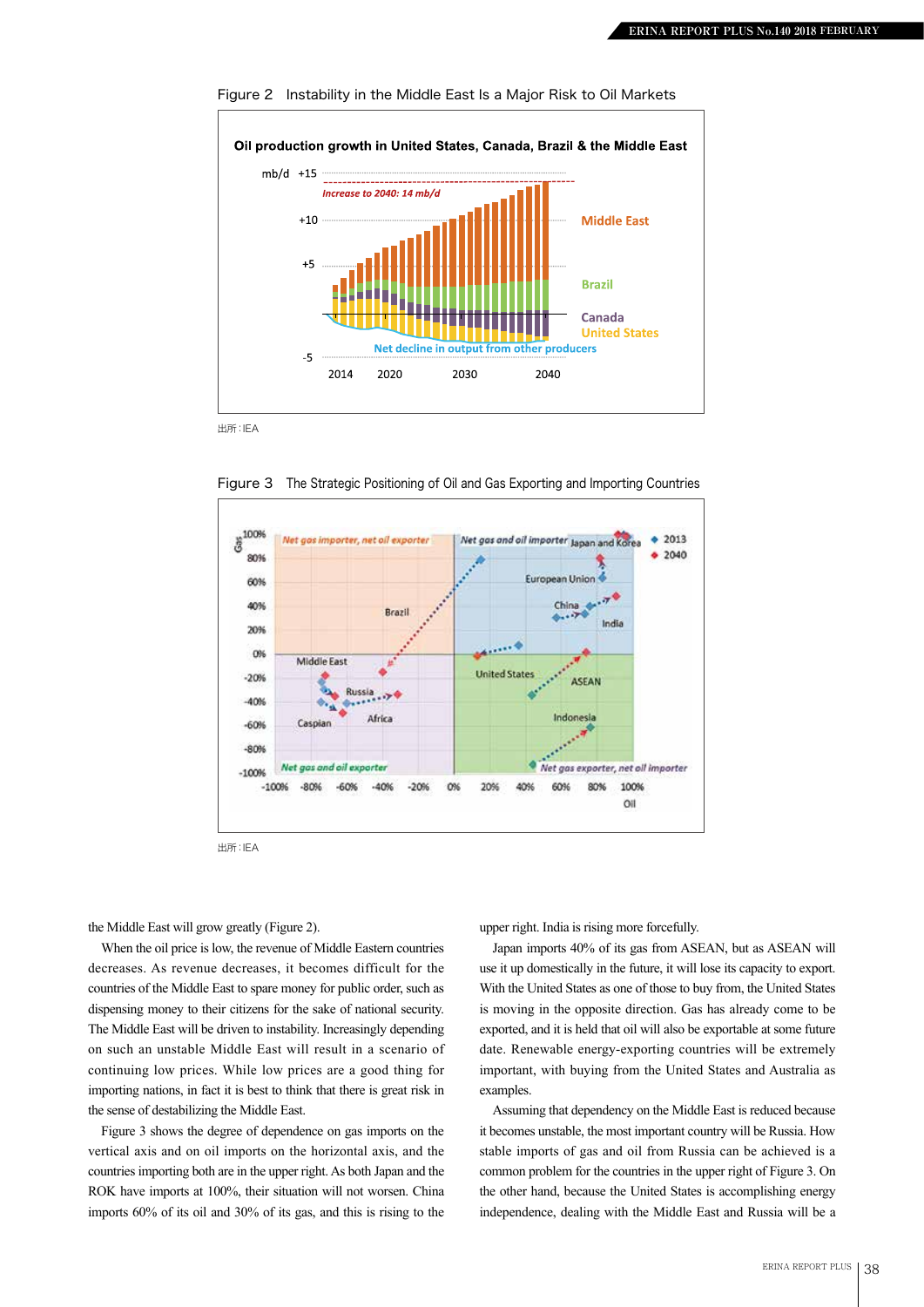rather different matter than with other nations.

In 2035, China and India will see the necessity of large volumes of Middle Eastern oil, whereas the United States will not. Whether the United States will continue its commitment to date to peace in the Middle East and to the free navigation of the Strait of Hormuz will be a very difficult issue. I think it will probably continue its commitment, but there will definitely be talk of other large importing nations undertaking burden-sharing in the same fashion. Certainly Japan has created security legislation for dispatching minesweepers to the Persian Gulf in the case of an emergency, but in the future it will have to consider policy to promote stability in the Persian Gulf while cooperating with India, China, and others. That will probably be one method for a new collective energy security.

The IEA is also important. When I was Executive Director, because the oil imports of OECD and IEA countries were rapidly decreasing, while on the other hand in reverse fashion the oil imports of China and India were rapidly increasing, I made a request to Henry Kissinger and said that we should definitely get China and India to join the IEA, for the reason that China and India would cooperate together in stockpiling, and that the effect of not releasing the oil would be lost. Both nations still have observer status, and neither has become a full member, but it appears they will cooperate. I think he could understand that how to cooperate with China and India, and not only aiming at the OECD now, is a major issue regarding energy security.

Approximately 85% of Japan's oil imports and more than approximately 40% of global trade passes through the Strait of Hormuz. Japan indeed has a 180-day stockpile. The problem is rather one for gas, with Japan importing a large volume of gas from Qatar, and for Japan it has become the largest exporting country (approximately 20%). Chubu Electric depends greatly on this gas, and if passage of the Strait of Hormuz becomes impossible, 40% of its power supply will be lost at a stroke. In order to cope with this situation, naturally there is buying gas from elsewhere or, considered the quickest way, restarting the Hamaoka Nuclear Power Plant, but that is fairly difficult. The Strait of Hormuz problem when considered together with Japan's nuclear power situation is a very high-risk situation, and because there is the possibility of such Middle Eastern problems occurring far more frequently than a oncein-a-thousand-year earthquake and tsunami, Japan must put preparations in place. This is the great risk which I considered as former IEA Executive Director.

Qatar has been playing a very major role. Ever since the Fukushima accident, the great amount of what Japan has bought has been gas from Qatar. Qatar currently has no diplomatic relations with Saudi Arabia, and this has become a great problem. A great amount of oil is also being supplied from Iran. The oil supply from Iran in the future will change greatly depending on whether the United States will continue the nuclear agreement with Iran, annul it, or impose sanctions. If there is no stability in the Middle East, the oil price will not be stable, Japan too must carefully consider what state the Middle East will henceforth continue to be in. I think the cooperation of Russia and the United States would be a very worthy act for the stability of the Middle East.

At the G8 Summit held in L'Aquila, Italy, in 2009, I was invited to the lunch of G8 and African leaders hosted by Prime Minister

Berlusconi of Italy. Colonel Gaddafi of Libya was sat next to me, and he spoke at great length that Africa's present predicament was the fault of colonialism. Next President Mubarak, President Zuma, and others, also similarly said that colonialism was at fault, but following that President Obama stated that rather than colonialism, corruption was the problem. He said that colonialism was not the cause of corruption and the gathering suddenly went quiet. However, according to what I subsequently heard, the following year Gaddafi undertook a corruption eradication campaign.

Furthermore during that lunch, Gaddafi spoke to the DPRK about giving up nuclear weapons, at the request of the United States and Britain, but the DPRK would not listen. There were people who said that to the end they didn't think that the United States would contrive a war and that Gaddafi himself would be killed. As a result, this was to send a strong message to the DPRK. That is, events in North Africa had a great relation to Northeast Asian security. Looking at the results, the Libya question was a great failure for Obama and Hilary Clinton, who pursued it, but if the annulling of the agreement with Iran occurs, which Trump is now saying he would do, it would probably end up as exactly the same failure. I think it would then probably lead to pushing the DPRK to pursue nuclear weapons all the more, and to discussions with the United States becoming meaningless. For the reason that Niigata Prefecture lies close to Northeast Asia and the DPRK, I think it a good place to carefully consider such geopolitical questions.

In contrast to the demand for coal and oil not growing that much, natural gas and low-carbon energy will play an extremely important role in the future. Of course nuclear power is also growing, but it is widely held that renewable energy plays a large role. In particular it is notable in China, India, and elsewhere.

Because gas, centered on the United States and Australia, will grow in production greatly for some time into the future, for a while there will be a production surplus. With this situation good for Japan, low-priced LNG will be supplied in large amounts. Japan is currently purchasing 10% of its LNG from Russia. The IEA has said that in the future it will be more an era of LNG via pipeline. However, I am of the thinking that as Japan uses wholly LNG, would that alone actually be sufficient?

The LNG trade is largely concentrated in Asia. LNG terminals and platforms are concentrated in the East and South China Seas, and defense of the sea-lanes is becoming a major issue. With China's procuring of gas via pipeline rather than sea-lanes being considered pivotal to security, if they can make contracts with Russia in due course, they will purchase gas from Turkmenistan, Myanmar and Russia via pipeline. This is China's security strategy. In response to this, Japan is cooperating in the Persian Gulf and the Strait of Malacca, and while it is very likely they may not be able to cooperate with China in the South China Sea, I think it would be good to consider cooperation with China in other places.

Europe buys not only from Russia, but is also diversifying into LNG. Russia is looking for demand to the east, in preference to Europe. It is transporting natural gas from Yamal. Additionally, it is selling to China via pipeline. Japan is importing LNG from Sakhalin, but in the future I think a bilaterally pivotal problem will be becoming stable suppliers and consumers with a preference for building pipelines, and diversifying sources from Japan's viewpoint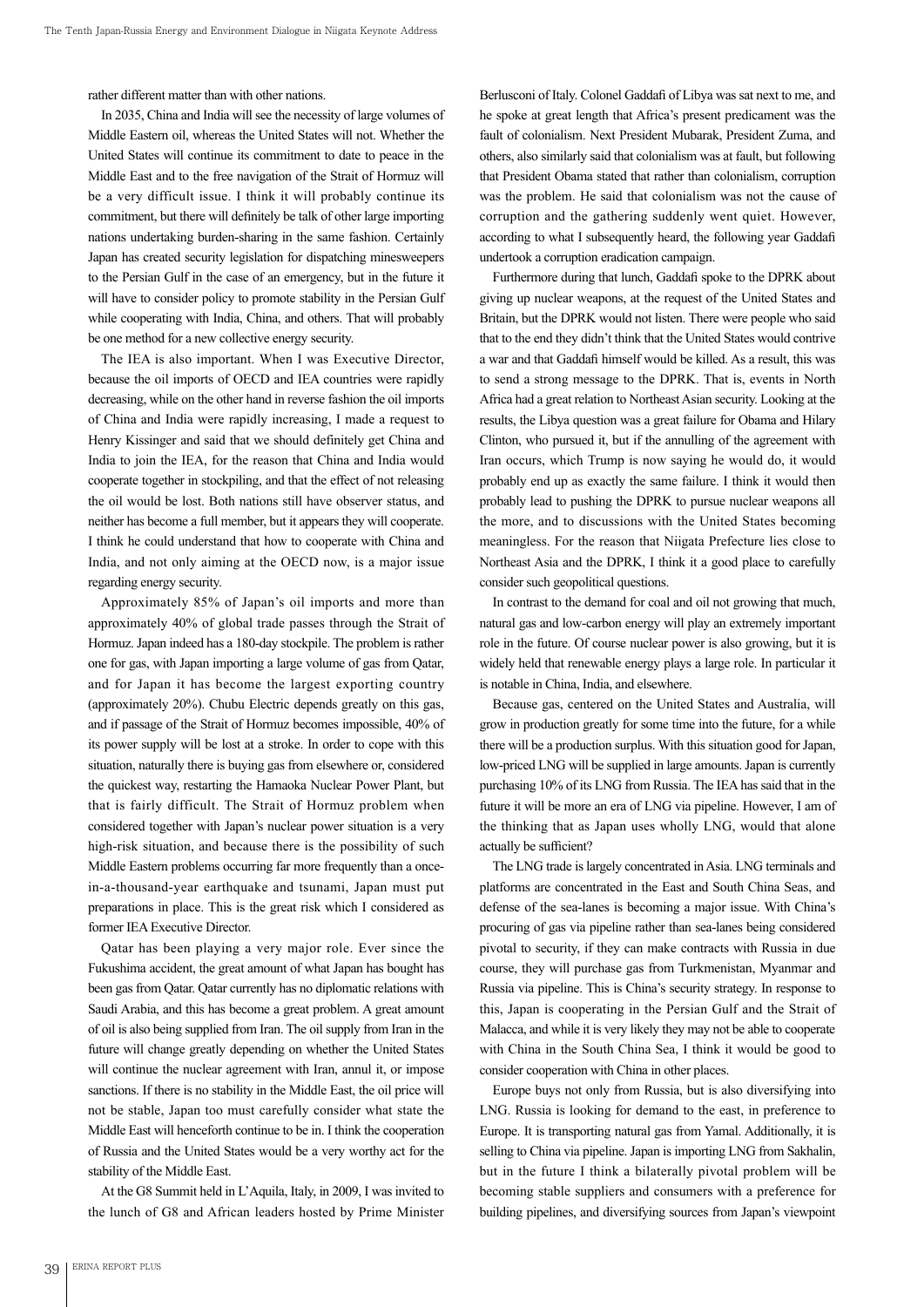and diversifying consuming areas from Russia's viewpoint to be able to create a win-win relationship. President Putin set forth a powerful initiative concerning Yamal, and also attended the naming ceremony for the LNG tanker "Christophe De Margerie".

The idea of building a pipeline to Japan from Sakhalin is said to be lower cost than LNG. In Asia also, the nations of ASEAN have been building a lot of pipelines. In East Asia there is also the idea of building a pipeline network.

Nations with a low degree of self-sufficiency and nations with little natural energy resources or fossil fuels are compensating for that with nuclear power. As nuclear power has halted in Japan, it is extremely fragile. Europe, by forging an electricity grid among various countries, has made its average degree of self-sufficiency approximately 50%, and is skillfully balancing fossil fuels, natural energy sources, and nuclear power. This can be considered collective energy security, as well as a collective sustainable strategy.

Germany is at the very center of Europe, is phasing out nuclear power, buys electricity generated by nuclear power from France, buys coal-generated electricity from Poland and the Czech Republic, exchanges wind power with Denmark, and has created a strategy making full use of its geographical advantages. Unfortunately this is not possible for Japan alone. There is also Masayoshi Son's Gobitech concept to bring electricity from the Gobi Desert to Japan. RusHydro of Russia also has a concept of installing electrical power lines from Sakhalin. There is also the concept of the Asia Super Grid of Masayoshi Son, who developed that. There is, too, the major concept of Global Energy Interconnection which the State Grid Corporation of China is undertaking. In this way there will be one strategy for connecting electricity networks. The Asia Super Grid concept is a major concept which Masayoshi Son set out at the Eastern Economic Forum in Vladivostok last year, and President Putin endorsed this as of interest.

That the nations concerned in global security continue to cooperate and open paths for nearby countries to continue to cooperate will be a matter which we naturally must consider as contributing to our policy. Therefore, we must actually put our

domestic network squarely in order. Japan's weakness in having an east–west division into two voltages, 50 Hz and 60 Hz, became clear when the Fukushima Nuclear Power Plant came to a stop, and as expected the perfect-fitting creation of an electricity network will be an important issue.

In the energy future sense, continued discussion is also important. Currently carbon dioxide emissions have been flat for three years. Will a decoupling occur where this is flat in the future, even with growth? The IEA has recently published the "Beyond 2°C Scenario", a 1.7°C scenario which goes even deeper than the 2°C scenario. If this continues we will reach net-zero emissions in 2060. To that end, not just renewable energy, but carbon capture and storage (CCS) will be necessary in large quantity (Figure 4).

In addition electricity storage is a new focus of attention, and the cost of batteries has been falling greatly. The IEA has begun to talk about the possibility of a change in business paradigm, bringing together electric vehicles and solar power. The cost of batteries will fall and electric vehicles will continue increasing. Currently 2 million vehicles are in use around the world, but there is the argument that for the 2°C scenario, 160 million electric vehicles will be necessary and for the 1.75°C scenario, 200 million vehicles.

Britain and France have announced that they will ban gasoline vehicles by 2040, and immediately prior to that the IEA had said that all governments will probably adopt such a strict policy, and the era of electric vehicles will quickly arrive. Much debate has taken place on whether the automotive industry in the future will greatly change its structure by way of electric vehicles, and the IEA has certainly predicted that.

Both Saudi Aramco and Russia are likely the same in planning for that. Peak oil demand may come unexpectedly soon. Saudi Aramco has minimal risks of putting part of its stock up for sale and of the demand for oil falling. I don't think it will happen straight away, but an era is approaching which may occur unexpectedly fast. In the same way, Russia is also an oil-producing country, and can no longer be disinterested about future oil demand. There is also the method of using next-generation new technology, for example by extracting



## Figure 4 How Far Can Technology Take Us?

出所:ETP2017